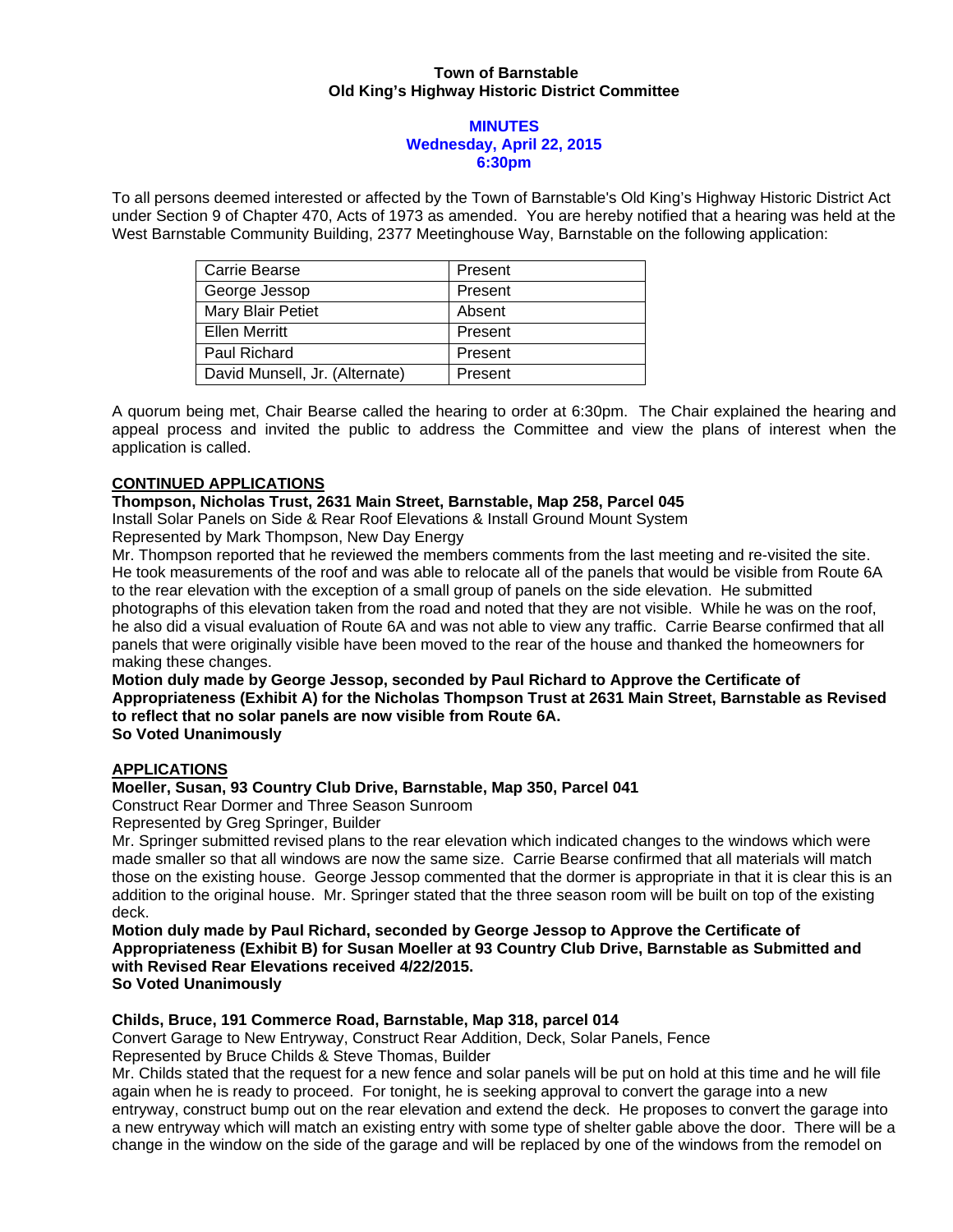the rear of the house. For the rear addition, the two existing windows will be replaced with double hung windows. The addition will go in the space between the garage and the main house that has a small roof that can be extend to complete the addition. The deck will come out off the new addition and extended approximately 36". Paul Richard confirmed that the railing system for the deck will be stainless steel cables. He also questioned why the new door on the front elevation is not centered. Mr. Childs stated that it is part architectural choice and the fact that there is a post on the interior that they have to work with and suggested he could balance the door with another small window that would match those in the kitchen. The members agreed a small window should be added to the new entryway to the left of the door.

Carrie Bearse opened public comment for abutters who were present.

Rebecca Whalen and Jennifer Pittsley, direct abutters had questions as to the location of the solar panels. Mr. Childs stated that they are proposed for the rear elevation and Carrie Bearse assured the abutters that another application would be required when Mr. Childs is ready to proceed and they would be notified again.

**Motion duly made by George Jessop, seconded by Paul Richard to Approve the Certificate of Appropriateness (Exhibit C) for Bruce Childs at 191 Commerce Road, Barnstable as revised to include a small window to the left of the new entrance door to balance the style of the house. So Voted Unanimously** 

## **St. Peter, Sturgis & Janice, 65 Cindy Lane, Barnstable, Map 317, Parcel 004-003**

Install Solar Panels on Rear Elevation

Represented by Angela Hemmila, Solar Rising

Ms. Hemmila detailed the project which proposes solar panels on the rear elevation. She also noted that the house is located on a dead end road and the roof pitch is very shallow. Carrie Bearse and George Jessop confirmed that this location is off the beaten path and the solar panels will not be visible fro any public way. **Motion duly made by Ellen Merritt, seconded by Paul Richard to Approve the Certificate of Appropriateness (Exhibit D) for Sturgis & Janice St. Peter at 65 Cindy Lane, Barnstable as Submitted due to remote location and position of solar panels that will not be visible from a public way. So Voted Unanimously** 

#### **Weatherly, Irina, Trustee, Main Street Realty Trust, 1595 Main Street, West Barnstable, Map 197, Parcel 044**

Replace Windows with French Doors

Represented by Irina MacPhee

Ms. MacPhee stated that they have been systematically replacing all of the windows over the past few years. She would like to replace an existing bay window and door and install two French doors on the west elevations; take out a double hung window and another small window on the east elevation and replace with another French door; and on the south elevation, replace existing sliding doors with French doors and construct a small dog house dormer over the existing door with columns for a protective overhang. Carrie Bearse confirmed that the new windows and doors will have tru divided light with exterior grills.

**Motion duly made by Paul Richard, seconded by Ellen Merritt to Approve the Certificate of Appropriateness (Exhibit E) for Irina MacPhee Weatherly at 1595 Main Street, West Barnstable as Submitted.** 

**So Voted Unanimously**

# **King, Robert & Elizabeth Jane, 58 Marble Road, Barnstable, Map 316, Parcel 034**

Remove Existing Deck & Construct New Sundeck with Roof, Reposition Stairs

Represented by Stephen Campbell, Contractor

Mr. Campbell stated that they propose to remove the existing deck and construct a new one which will extend to the left approximately 16 feet. This new portion of the deck will consist of a roof overhang and proposes three sections of glass to be installed rather than railings. The project also includes the reposition of the staircase. **Motion duly made by Ellen Merritt, seconded by Paul Richard to Approve the Certificate of Appropriateness (Exhibit F) for Robert & Elizabeth Jane King at 58 Marble Road, Barnstable as Submitted. So Voted Unanimously** 

**Rizzoli, Hugo & Enron, Carol, 2745 Main Street, Barnstable, Map 258, Parcel 030**  Construct 20' x 12' Mudroom Addition Represented by Doug Mullen, Contractor NOTE: Carrie Bearse recused herself from the discussion and vote as she is a direct abutter. **Motion duly made by Paul Richard, seconded by Ellen Merritt to Appoint George Jessop as Temporary Chair for this Application. So Voted Unanimously**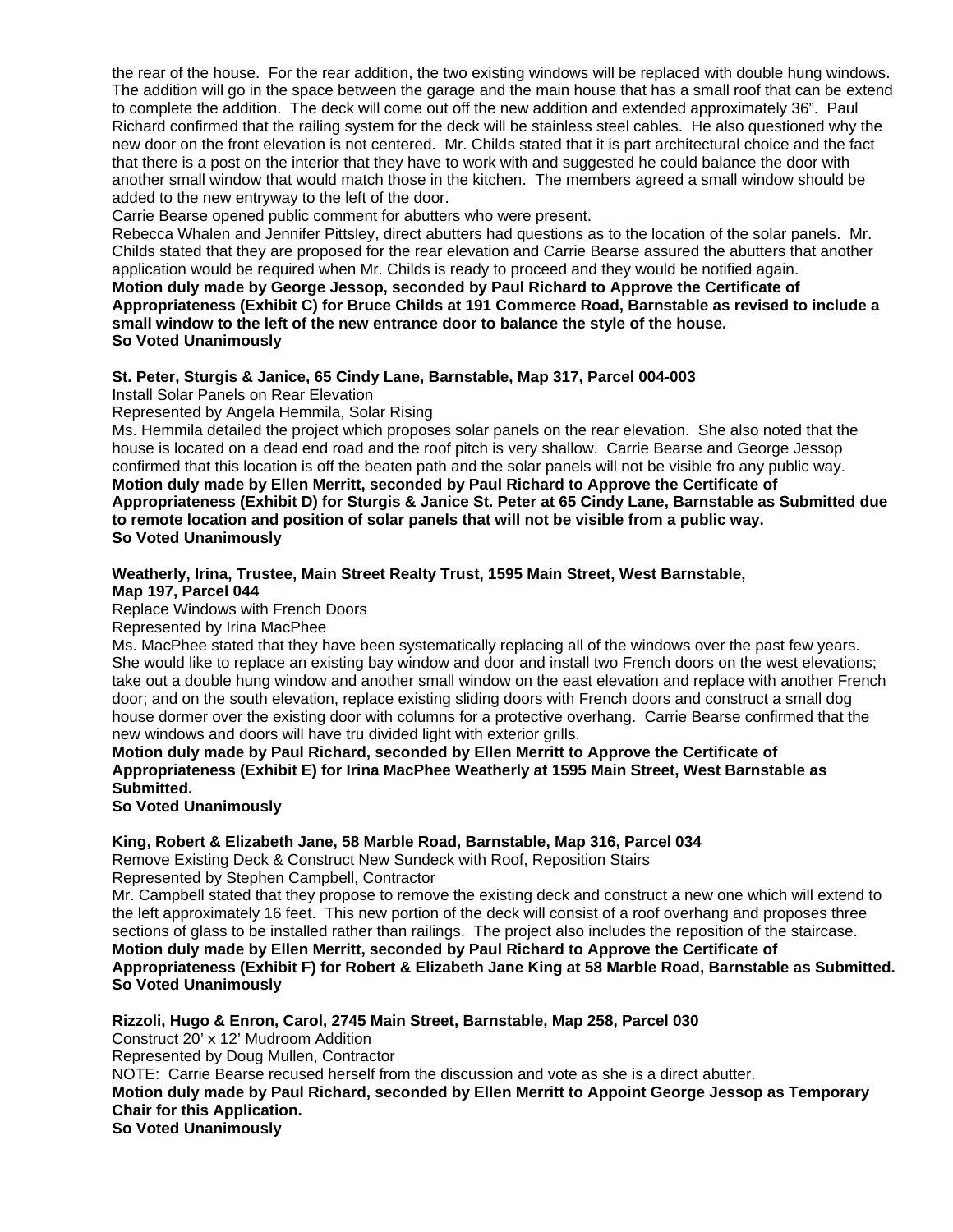A letter of support was received from abutters Lynn & Geoffrey Koper which was read into the record by George Jessop (Exhibit G). Mr. Mullen submitted revised plans for the north elevation which changed the style of the door. Mr. Mullen stated that they looked at several options for the roof on the proposed addition. Paul Richard noted that this house is very visible and asked if it was possible to raise the roof and bring the ridge out. He suggested a possible shed roof rather than the hip roof proposed. George Jessop concurred even if the roof becomes shallower. A discussion of the option and effect followed. It was agreed that a shed roof, even if it is shallow would be appropriate.

**Motion duly made by Paul Richard, seconded by Ellen Merritt to Approve the Certificate of Appropriateness (Exhibit H) for Hugo Rizzoli and Carol Enron at 2745 Main Street, Barnstable as Modified to reflect a shed roof instead of the proposed hip roof and possibly shallowing the roof pitch for the door overhang.** 

**So Voted Unanimously** 

# **DISCUSSION**

Guardrails along Main Street/Route 6A

Present was Town Councilor and Old King's Highway Liaison Ann Canedy. Ms. Canedy stated that she has been encouraged to propose a guardrail at the corner just past Bone Hill Road where there have been traffic accidents due to the curve. The guardrail will be located between the road and the sidewalk and will be very visible. The question is whether this Committee would prefer the galvanized or the weathered guardrail. The weathered look is more expensive and doesn't have the same lifespan as the galvanized, however the weathered has been used for historic areas. Carrie Bearse asked why Mass Highway is unwilling to install wood guardrails and Ms. Canedy stated that it is both a safety and cost factor. Ellen Merritt also would like to see wood and stated that there is a wood guardrail down the road. David Munsell, Jr. commented that he has seen a few sections of Main Street that have wooden guardrails. Ms. Canedy stated that she will use these examples and have another discussion with Mass Highway.

Chicken Coop at 2415 Meetinghouse Way

Carrie Bearse reported that she has been contacted regarding a chicken coop at 2415 Meetinghouse Way that was constructed without the approval of this Committee. She also noted that the Building Department has sent two letters to the homeowners requesting that they file with the Old King's Highway. No action has been taken by the homeowners.

#### **MINOR MODIFICATIONS**

**Hamblin, Paul, 76 John Maki Road, West Barnstable, Map 217, Parcel 020/X01 & X02**  Modification of Windows, Doors and Addition of Chimney **Motion duly made by Ellen Merritt, seconded by Paul Richard to Approve the Minor Modification (Exhibit I) for Paul Hamblin at 76 John Make Road, West Barnstable as Submitted. So Voted Unanimously** 

#### **CERTIFICATE OF EXEMPTIONS**

**Lawrence, John, 140 Great Marsh Road, Barnstable, Map 089, Parcel 005-007**  12' X 14' Shed **Motion duly made by Paul Richard, seconded by Ellen Merritt to Approve the Certificate of Exemption (Exhibit J) for John Lawrence at 140 Great Marsh Road, Barnstable as Submitted.** 

**So Voted Unanimously** 

**Bernard, Richard & Margaret, 195 Dromoland Lane, Barnstable, Map 335, Parcel 084**  Construct 14' x 20' Open Air Roof Structure off Existing Pool House

**Motion duly made by George Jessop, seconded by Dave Munsell, Jr. to Approve the Certificate of Exemption (Exhibit K) for Richard & Margaret Bernard at 195 Dromoland Lane, Barnstable as Submitted. So Voted Unanimously** 

# **APPROVAL OF MINUTES**

Minutes of April 08, 2015 The Minutes of April 08, 2015 were continued to May 13, 2015